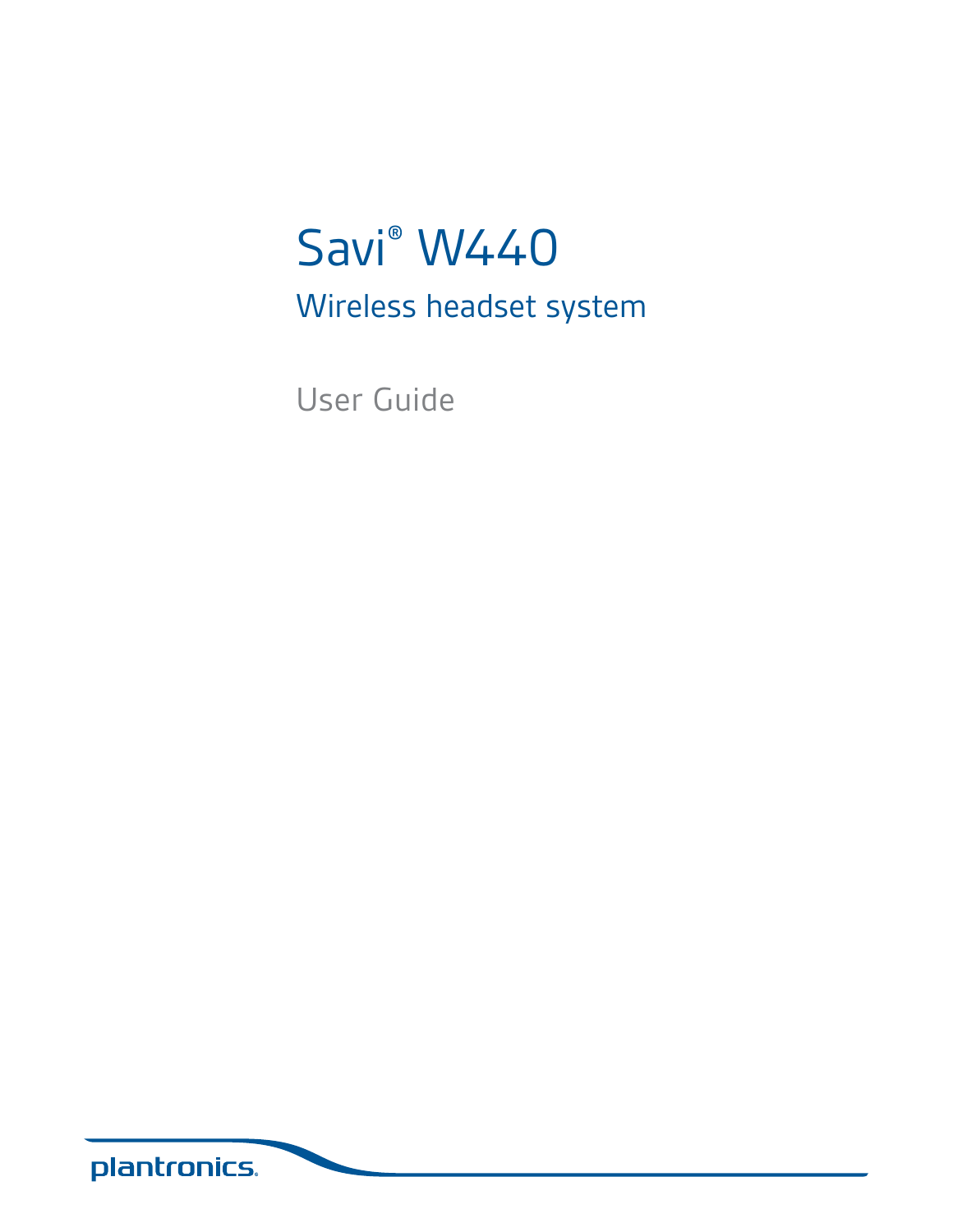## **Welcome**

Congratulations on purchasing your new Plantronics product. This user guide contains instructions for setting up and using your Savi W440 (D100 USB Adapter + WH500 Headset) Wireless Headset System.

Please refer to the separate safety instructions for important product safety information prior to installation or use of the product.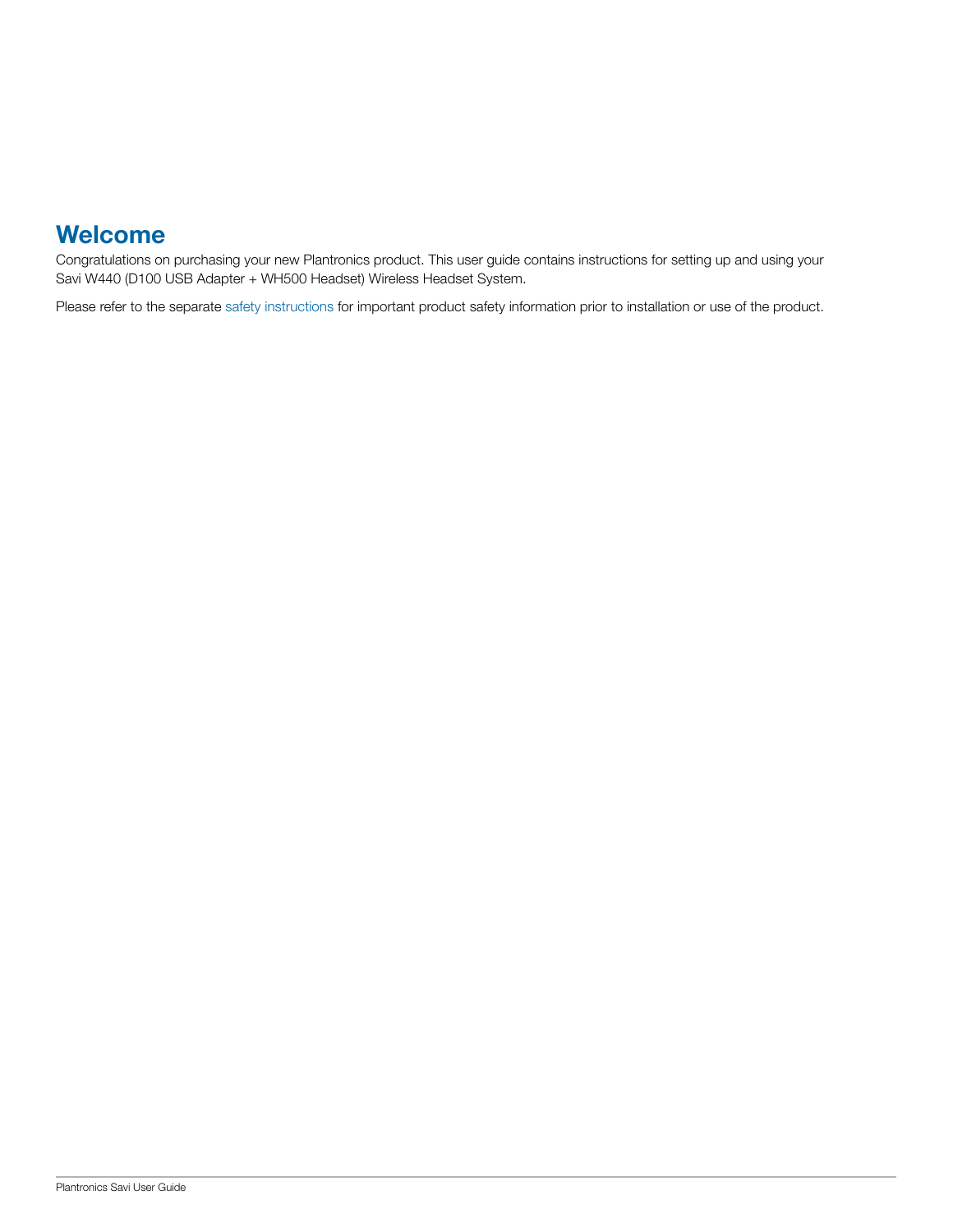## **Contents**

| Connecting the USB adapter to your PC  8 |  |
|------------------------------------------|--|
|                                          |  |
|                                          |  |
|                                          |  |
|                                          |  |
|                                          |  |
|                                          |  |
| Placing the headset in sleep mode 11     |  |
|                                          |  |
|                                          |  |
|                                          |  |
|                                          |  |
|                                          |  |
|                                          |  |

| 6 Making Calls With Your Headset and PC  12       |
|---------------------------------------------------|
|                                                   |
|                                                   |
|                                                   |
|                                                   |
|                                                   |
|                                                   |
|                                                   |
|                                                   |
|                                                   |
|                                                   |
|                                                   |
| 9 Troubleshooting and Common Questions 19         |
|                                                   |
| Left ear headset/Savi system button functions 20  |
| Right ear headset/Savi system button functions 21 |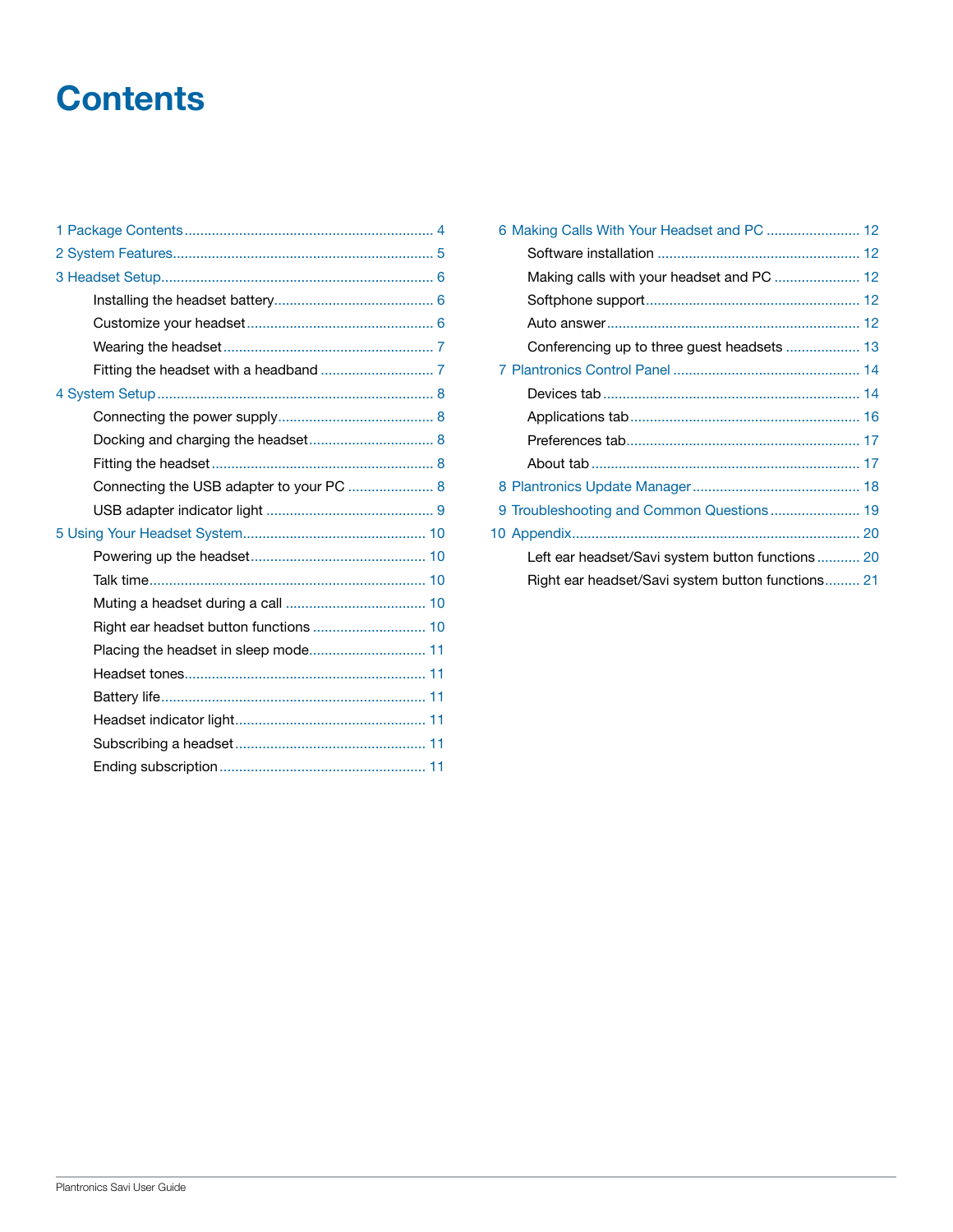## **1 Package Contents**

### Savi W440 USB Adapter and Charger



Savi WH500 Headset

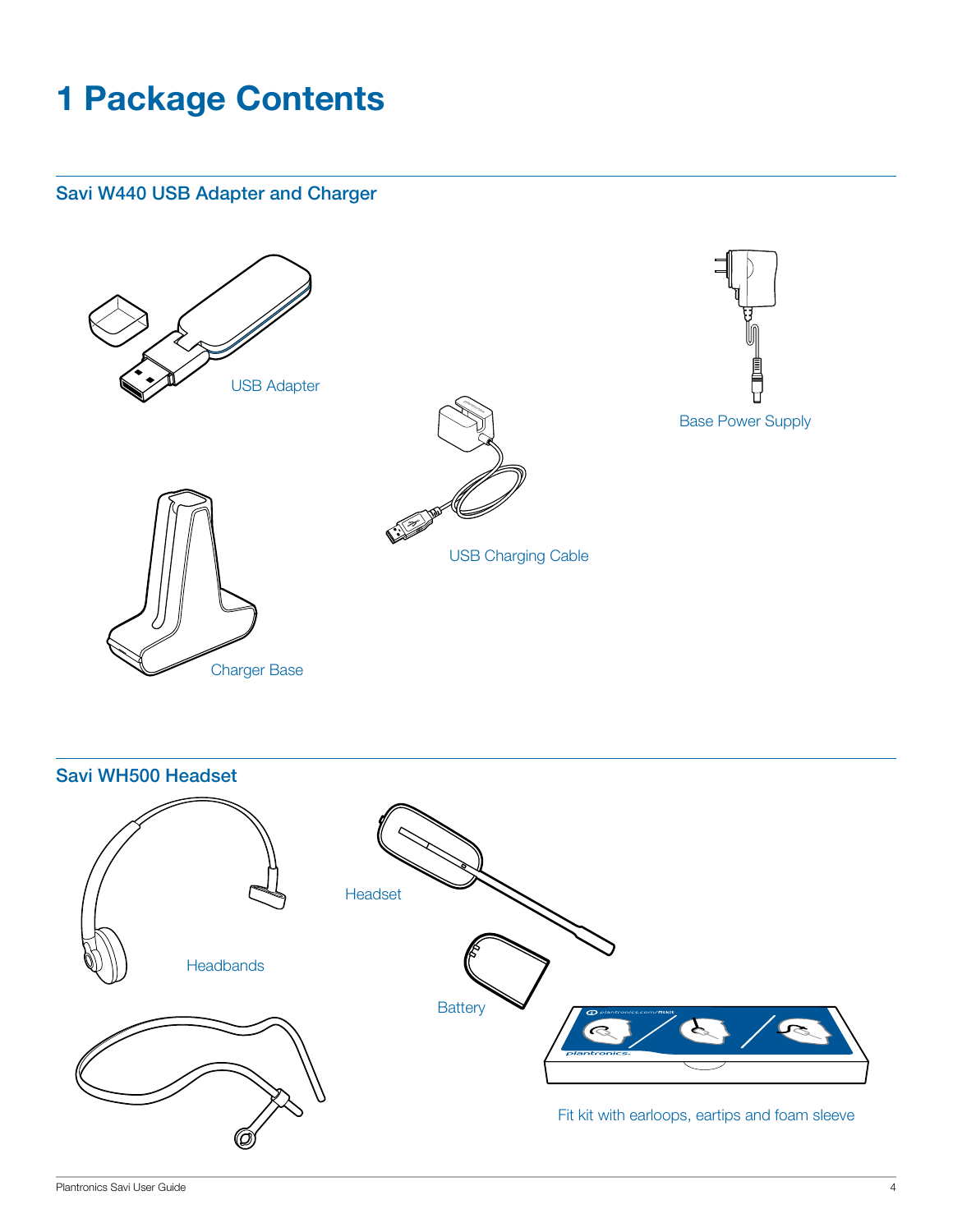## **2 System Features**

## Savi USB Adapter Features



#### Savi WH500 Headset Features

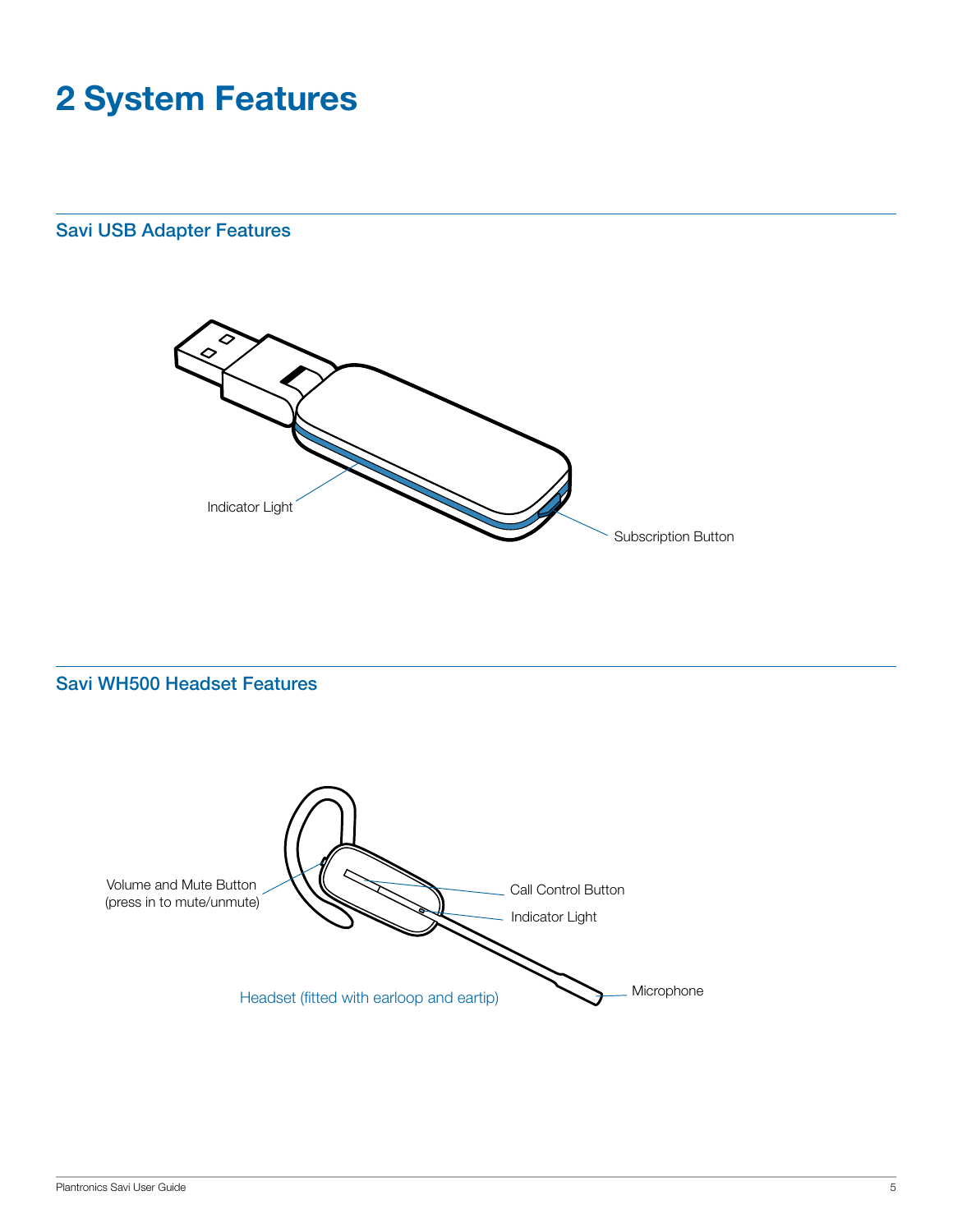## **3 Headset Setup**

### **Installing the Headset Battery**

**Position the battery as shown on the headset and slide into position until the battery snaps into place.**



**NOTE** This product has a replaceable battery. Use only the battery type supplied by Plantronics.

## **Customize the Headset**

The headset can be converted for wearing on the left or right ear with either an earloop or headband.

#### Right earloop configuration

1 **Choose the size of earloop that fits most comfortably. Align the earloop as shown and insert it onto the headset.** 



2 **Rotate the earloop up 90 degrees.**



3 **Choose the size and style of eartip that fits most comfortably. Align the eartip with the notch facing the microphone as shown.** 



4 **Press in to attach.** 



#### Left earloop configuration

1 **Choose the size of earloop that fits most comfortably. Align the earloop as shown and insert it onto the headset.** 



2 **Rotate the earloop up 90 degrees.**



3 **Choose the size and style of eartip that fits most comfortably. Align the eartip with the notch facing the microphone as shown.** 



4 **Press in to attach.** 

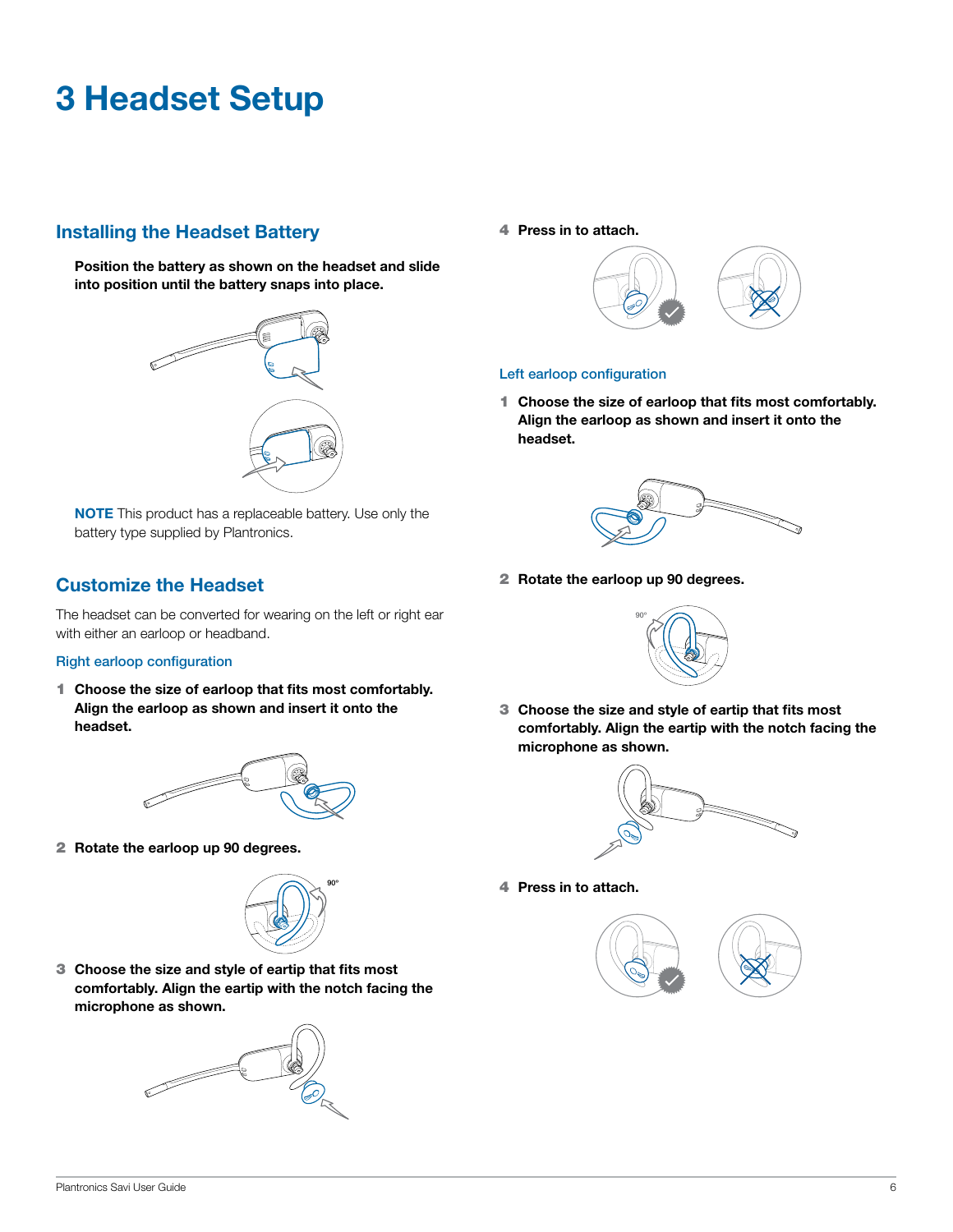### **Wearing the Headset**

When you wear the headset, the microphone should rest as close to your cheek as possible without touching. The microphone can be adjusted inward by the pivoting earpiece to optimise the position of the headset.

1 **Slide the headset over and behind your ear and fit the ear tip into your ear.**



2 **Place your index finger on the headset indicator light and gently push in towards your cheek.** As the headset is pushed in, you will feel soft clicks as the pivoting earpiece moves the microphone close to your mouth.



### **Fitting the Headset with a Headband**

The headset can be rotated for wearing on the left or right ear.

1 **Hold the headband so it is aligned to receive the headset as shown and insert the headset into the headband.**



- 2 **Rotate the headset up.**
- 3 **To optimize the position of the headset, push the headset in so the microphone is close to your mouth.**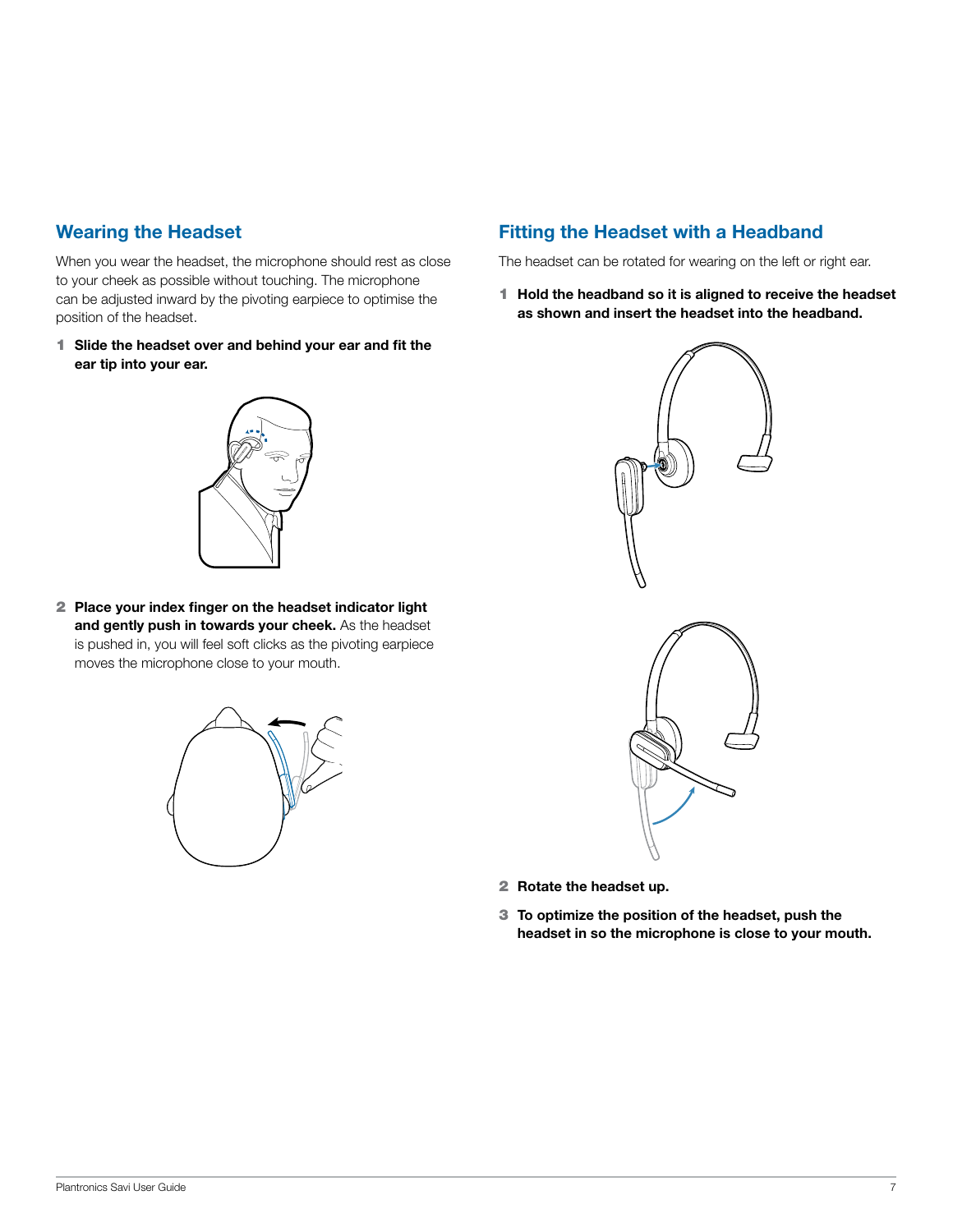## **4 System Setup**

## **Connecting the Power Supply**

- 1 **Connect the base power supply into the power jack on the charger base.**
- 2 **Connect the power supply to the outlet.** The power indicator light will be solid green**..**



## **Docking and Charging the Headset**

- 1 **Gently push the headset into the charging cradle.**  The charging indicator light on the headset will flash white to indicate that the headset battery is charging and will turn solid white when fully charged.
- 2 **Charge for at least 20 minutes prior to first use.** A full charge takes 3 hours.



**NOTE** The USB charging cable can also be used to charge the headset.

To successfully charge your headset with the USB cable the PC must be on and in an active state (not standby). The charging time will vary according to the number of other devices drawing power from the PC's USB port(s).

## **Connecting the USB Adapter to your PC**

1 **Insert the USB adapter into USB Port on PC**. The indicator light on the USB adapter will be solid red to indicate the USB adapter is powered on and will turn solid green when it finds the headset.



- **NOTE The headset may have to be charged before the USB adapter can find it.**
- 2 **The USB adapter can be folded as shown.**



**IMPORTANT NOTE** For best performance it is recommended that Windows is updated with Service Pack levels listed below:

Microsoft Windows® XP Service Pack 3 (SP3) or later Microsoft Windows Vista® Service Pack 1 (SP1) or later

#### **Loading software**

1 **Load Plantronics software by visiting plantronics.com/software and click on the download button.**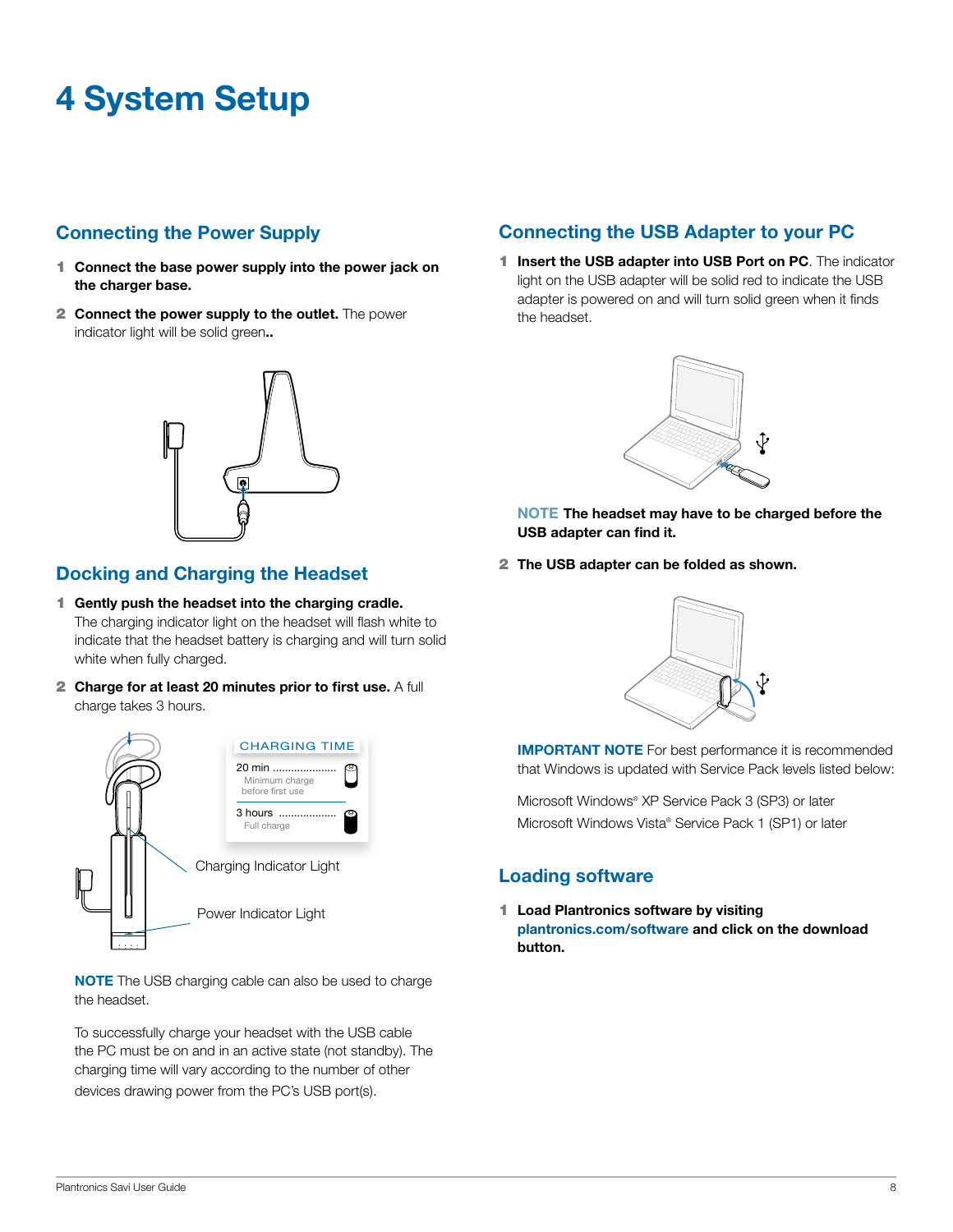## **USB Adapter Indicator Light**

| <b>USB Adapter Status</b>                                     | <b>USB Indicator Light</b> |
|---------------------------------------------------------------|----------------------------|
| Headset subscribed, no activity                               | Solid green                |
| Headset in talk mode                                          | Flashes green              |
| Headset muted                                                 | Flashes red                |
| Incoming call                                                 | Flashes red and yellow     |
| Headset not subscribed                                        | Solid red                  |
| USB adapter subscription                                      | Flashes green and red      |
| USB adapter conference subscription                           | Flashes green and yellow   |
| On conference call with one or more guest headsets subscribed | Flashes yellow             |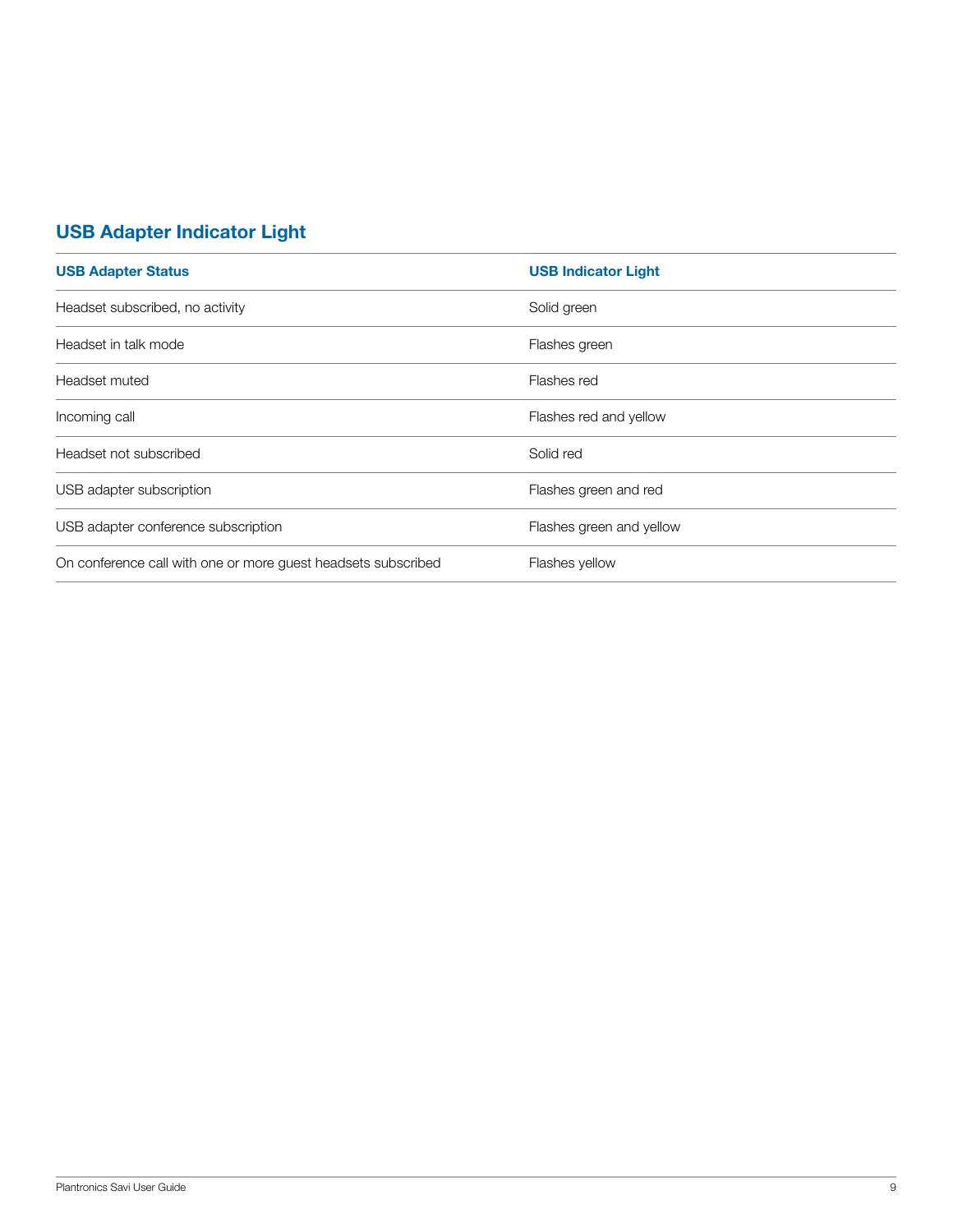## **5 Using Your Headset System**

#### **Powering Up the Headset**

If the headset battery is charged and connected to the headset, the headset is automatically on. The headset does not have an on/off button.

#### **Talk Time**

With a single full charge, the Savi W440 will provide up to 7 hours of talk time. Talk time will be reduced when operating in wideband mode and/or if the headset is used consistently at a far distance from the adapter. The battery can be replaced, even mid-call, giving essentially unlimited talk time.

#### **Muting a Headset During A Call**

To mute/unmute the call, press the volume/mute button in. The USB adaptor light will flash red when the headset is muted.

When mute is activated, you will hear three high tones. When unmuted, you will hear three low tones.

After the Plantronics software is loaded, the mute tones can be turned off by going to Start > Programs > Plantronics Control Panel > Devices > Device Settings > Headset – Mute Tone.

#### **Right Ear Headset Button Functions**

This table shows the headset button functions when you are wearing the headset on the right ear. If you wear the headset on the left ear, the volume button presses are opposite. See the appendix for a left ear headset button functions table.



*For your safety, do not use headset at high volumes for extended periods of time. Doing so can cause hearing loss. Always listen at moderate levels. For more information on headsets and hearing visit: plantronics.com/healthandsafety.*

| <b>Function</b>             | <b>Type of Press</b>                                                                   | <b>Tones/Lights</b>                              |
|-----------------------------|----------------------------------------------------------------------------------------|--------------------------------------------------|
| Place, answer, or end calls | Short press call control button                                                        | 1 mid-tone                                       |
|                             |                                                                                        | USB adapter flashes green when headset<br>in use |
| Increase volume             | Short press volume up                                                                  | 1 tone with pitch increase                       |
| Decrease volume             | Short press volume down                                                                | 1 tone with pitch decrease                       |
| Flash between calls         | While on a call, long press volume up or down (at least $1\frac{1}{2}$ sec) 1 mid-tone |                                                  |
| Mute/unmute headset         | While on a call, press the volume/mute button in                                       | USB adaptor flashes red when muted               |
|                             |                                                                                        | 3 high tones when muted                          |
|                             |                                                                                        | 3 low tones when unmuted                         |
| Low battery warning         |                                                                                        | Idle: 1 low tone/15 secs                         |
|                             |                                                                                        | On call: 3 low tones                             |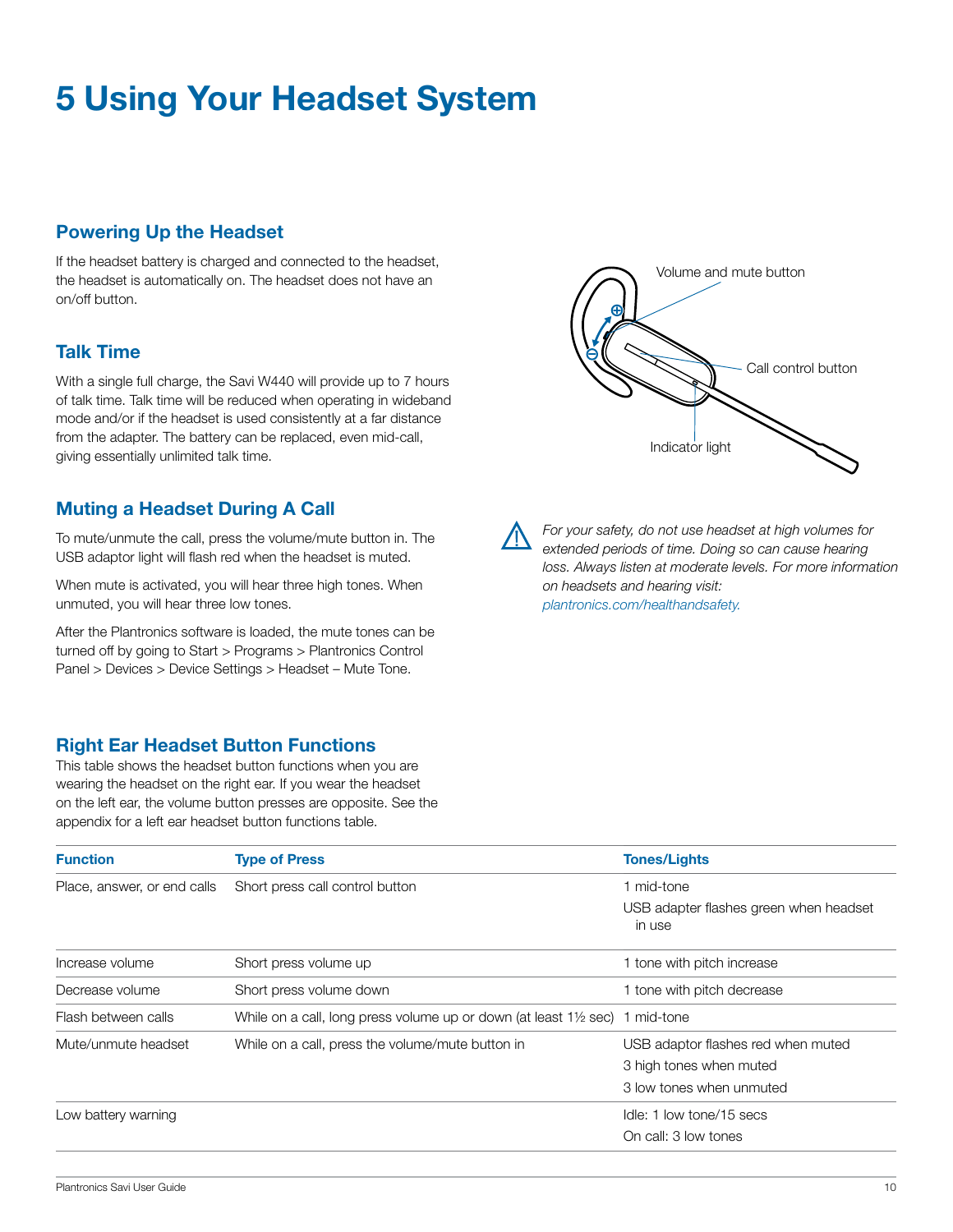### **Placing the Headset in Sleep Mode**

If you won't be using the headset for a long period of time and the headset will not be in the charging cradle, you can put the headset in sleep mode. With the headset idle, press the call control button for three seconds until you see the headset flash white twice. To wake the headset, press the call control button again and you will see two white flashes.

#### **Headset Tones**

#### Out of range warning

If you are on a call and go out of the operating range, you will hear three low tones. You will hear a single mid tone when you are back in range.

If you stay out of range, active calls will be suspended. Calls will be re-established when you walk back into range. If you remain out of range for more than 5 minutes, the system will drop the call.

If you are not on a call and go out of the operating range and press the call control button, you will hear a single tone for the button press and three low tones for the failure to make a link.

#### Low battery warning

If you are on a call, you will hear a repeated single low tone every 15 seconds indicating that the battery is low. You should recharge the headset immediately.

If you are not on a call and press the call control button, you will hear three low tones indicating that the battery is low. You should recharge the headset immediately.

## **Battery Life**

At the lower right corner of your screen in your system tray, your headset battery status will be indicated with one of the following icons:



A warning will be issued if your headset is critically low.

## **Headset Indicator Light**

If you are not on a call, you can toggle the headset in-use indicator light on and off by pressing the headset volume down button (press volume up for left ear configuration) for three seconds.

### **Subscribing a Headset**

The headset and USB adapter that are supplied together are already subscribed to each other. However, if you wish to use a new headset with your existing USB adapter or you need to restore subscription to your current headset, the units can be subscribed to each other by the following method:

- 1 **Ensure your headset is charged.**
- 2 **Double press the subscription button on the USB adapter.** The USB adapter will flash red and green.
- 3 **Press the volume up button (press volume down for left ear configuration) on the headset for three seconds until the headset indicator light turns solid white.**
- 4 **When the indicator light on the USB adapter goes solid green, the headset and the USB adapter are subscribed to one another.**

To ensure subscription was successful, press the call control button: the headset will flash white and the USB adapter will flash green.

**NOTE** If the subscription process times out after two minutes or if the subscription process fails, the USB adapter indicator light will become solid red for four seconds and then return to its previous state. If this occurs, try to re-subscribe the headset again.

## **Ending Subscription**

If the USB adapter is in subscription mode and you want to stop the adapter from searching for a headset, press the subscription button again. The subscription light will turn solid red for four seconds and then go to its previous state.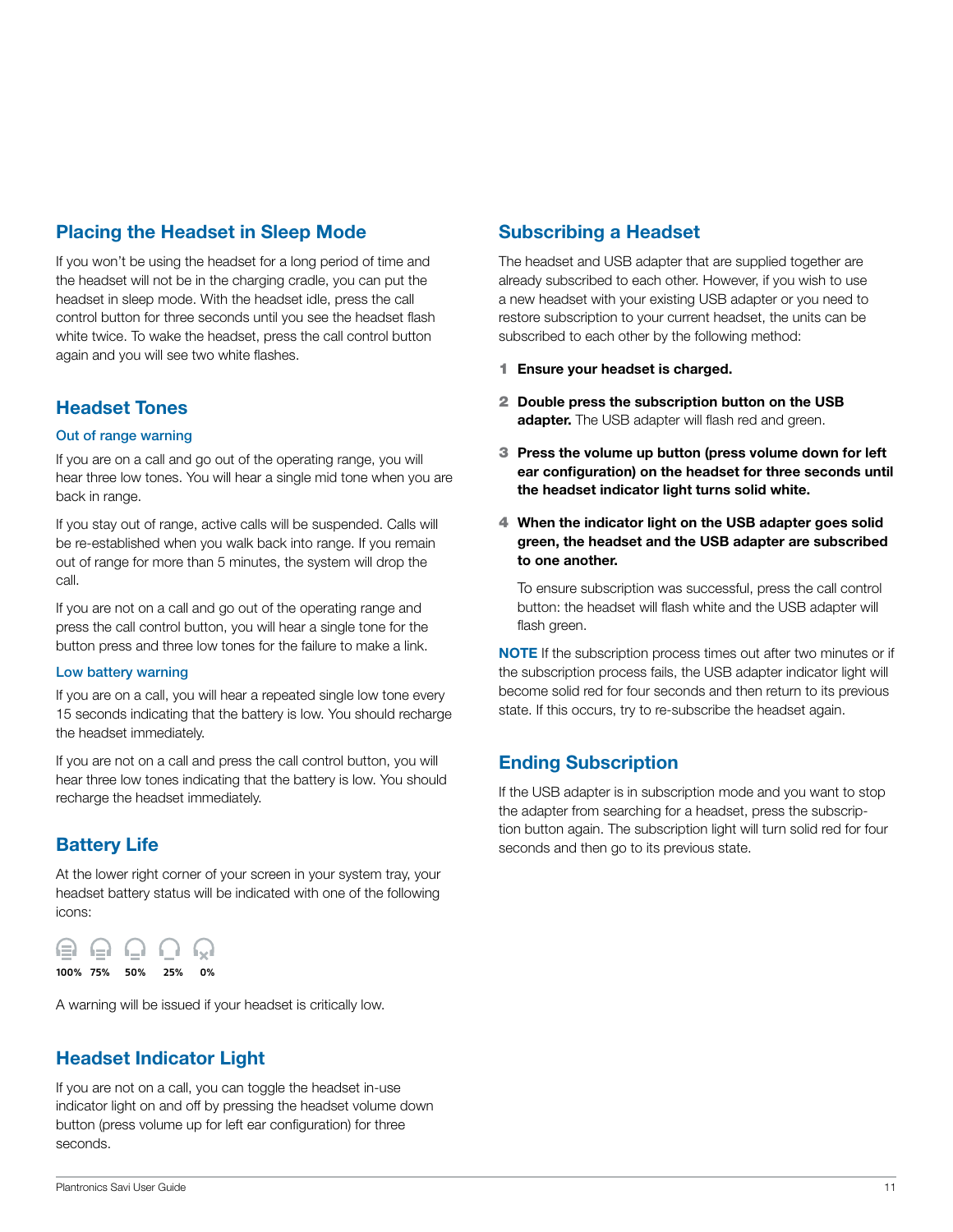## **6 Making Calls With your Headset and PC**

#### **Software Installation**

It is highly recommended that you install the Plantronics software. Though your Savi system will operate without the software, it will limit the system's full capabilities.

Install the Plantronics software to enable remote call answer/end with compatible softphones. The software can be downloaded at plantronics.com/software.

After installation, to visit the Plantronics control panel, click on Start > Programs > Plantronics > Plantronics Control Panel.

## **Making Calls With Your Headset and PC**

|                  | <b>With Plantronics Software</b><br>and a Compatible Softphone | <b>Without Plantronics Software</b>                                                          |
|------------------|----------------------------------------------------------------|----------------------------------------------------------------------------------------------|
| To place a call  | Dial number from a compatible softphone application            | 1. Short press call control button on headset<br>2. Dial number from softphone application   |
| To answer a call | Short press call control button on headset                     | 1. Short press call control button on headset<br>2. Answer call using softphone application  |
| To end a call    | Short press call control button on headset                     | 1. Short press call control button on headset<br>2. Hang up call using softphone application |

## **Softphone Compatibility**

Remote call answer/end from the Savi headset is available for all softphones with no additional steps by the user except Skype™. For a list of compatible softphones visit plantronics.com/software.

For Skype support, please follow these steps:

- 1 Skype will display the following message during the install of Plantronics Unified Runtime Engine "PlantronicsURE.exe wants to use Skype". Choose "Allow Access" to connect.
- 2 You can also check Savi W440 Skype connection status by going to Skype and checking the Tools > Options > Advanced > Advanced Settings > "Manage Other Programs Access" setting.

#### **Auto Answer**

Auto answer saves the user a button press to establish the radio link between headset and adapter.

The Savi W440 is supplied with auto answer NOT SELECTED as the default. When auto answer is set to NOT SELECTED you must press the headset call control button to answer an incoming call. When Auto Answer is set to SELECTED an incoming call will be answered when the headset is removed from the charge cradle.

To change the setting, go to: Start > Programs > Plantronics > Plantronics Control Panel > Device Settings – USB adapter.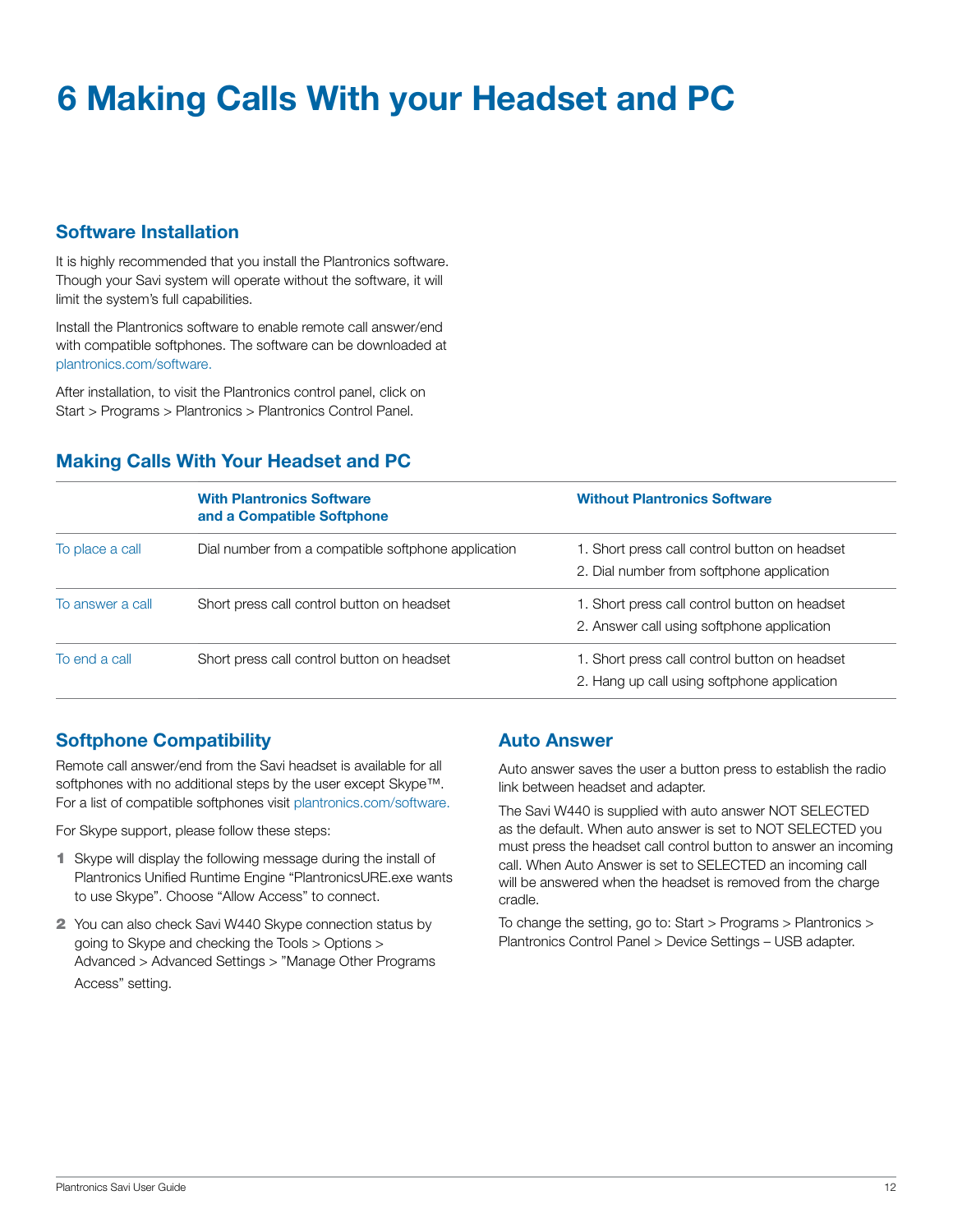### **Conferencing Up to Three Guest Headsets**

While on a call, you can subscribe up to three guest headsets to your USB adapter for conferencing. As you add headsets to the adapter, an additional headset icon will appear in the Plantronics Control Panel with a number from 1 to 3 indicating the number of guest headsets subscribed to the adapter.

Guests may conference in as described below:

- 1 While you are on a call, place the guest's headset into subscription mode.
- 2 Short press (less than one second) the subscription button on the USB adapter. The USB adapter light will flash yellow and green.
- **3** The USB adapter light will then turn solid yellow and you will hear a tone in the master headset indicating a guest wishes to join the call.
- 4 If you press the call control button on the master headset within five seconds, the guest is joined to the call.

If you do not press the call control button within five seconds, the request to join the call is rejected and the guest will hear an error tone in their headset.

5 Guests may leave the conference call by pressing their call control button.

When they do you will hear a single tone in the master headset as each guest leaves the call.

To see how many headsets are subscribed to the adapter, refer to the lower left-hand corner of the Plantronics Control Panel. The first headset is the master headset and the number inside the next headset is the number of guest headsets subscribed to the adapter. The examples below show 1, then 2, then 3 guest headsets subscribed to the adapter in addition to the master headset.

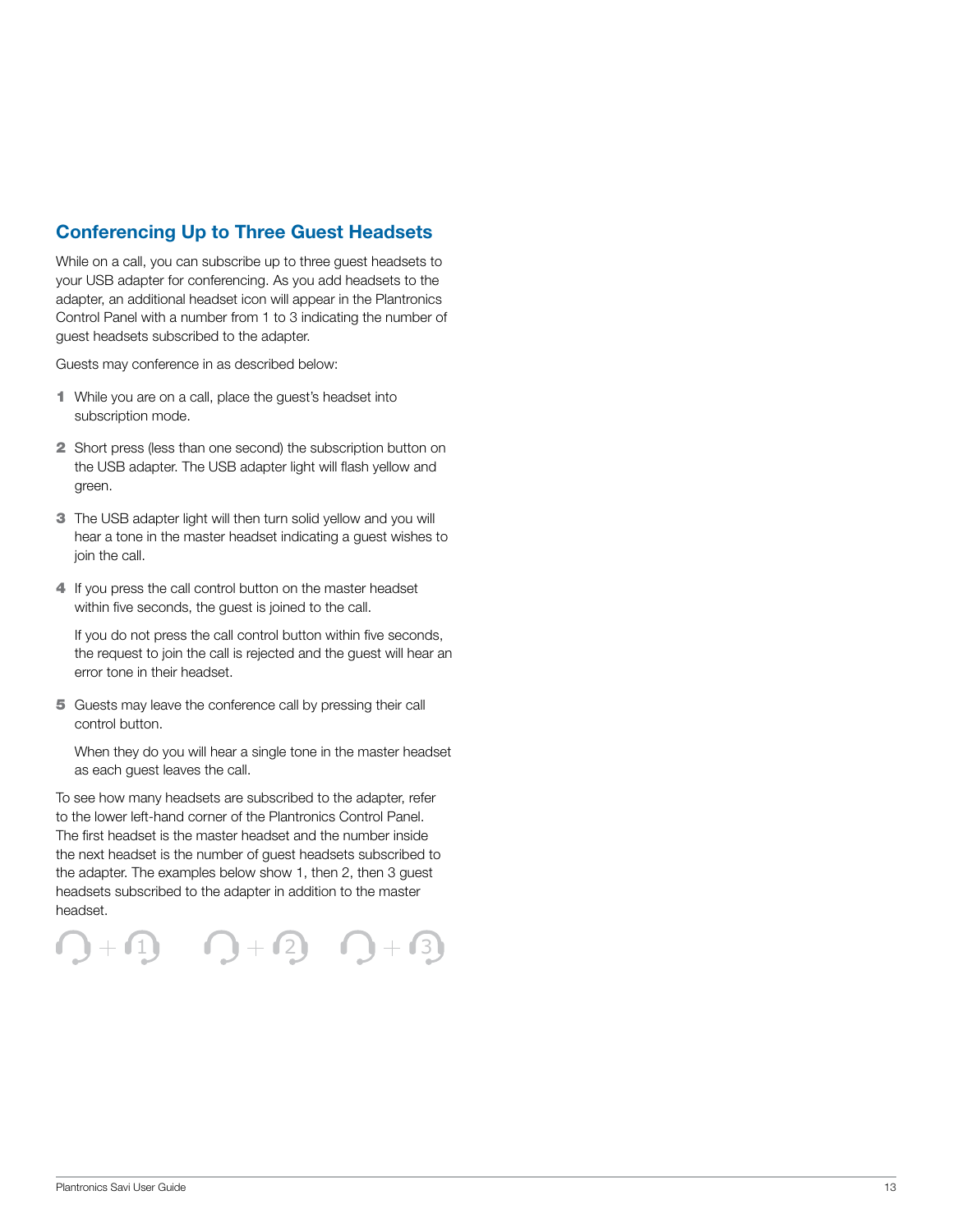## **Plantronics Control Panel**

User preferences and various device settings can be changed using the Plantronics Control Panel. To start this program, click Start > Programs > Plantronics > Plantronics Control Panel.

### **Devices Tab**

To configure your settings, select Plantronics D100 from the pull down menu and click the Device Settings box. Below are the setting options and defaults for the USB adapter and headset.

**NOTE** Some parameters that do not apply to a particular Plantronics device may appear grayed out.

| Device Information |                  |
|--------------------|------------------|
|                    |                  |
| Product (D)        | - Bublit         |
| USB Version        | 35               |
| Froduct Name       | Plantranics D100 |
| Send II            |                  |
| Manufacturer Name  | Plantronics      |
|                    |                  |

**Device Settings – USB Adapter Tab**

| <b>Options</b>   | <b>Feature</b>      | <b>Settings</b>       | <b>Default</b> |
|------------------|---------------------|-----------------------|----------------|
| General          | Range               | High/Med/Low          | High           |
|                  | Auto Answer         | Selected/Not selected | Not selected   |
| Audio            | PC Audio Bandwidth  | Wideband/Narrowband   | Narrowband     |
| Feature Set Lock | Password (required) | Locked/Unlocked       | Unlocked       |

#### **Range**

The Savi W440 is supplied with high range set as the default. Range can be minimized to help with PC buzzing, improve user density, or restrict range of users.

To change the Range default in the software, go to : Start > Programs > Plantronics > Plantronics Control Panel > Device Settings – USB adapter. You can also change the range setting by holding in the subscription button of the USB adapter for three seconds while it is in an idle state. The USB adapter light will flash green for high range, yellow for medium range and red for low range.

When Range is set to HIGH a user will have up to 300 feet of range. When Range is set to MEDIUM a user will have up to 150 feet of range. When Range is set to LOW a user will have up to 50 feet of range.

#### **Auto Answer**

The Savi W440 is supplied with auto answer NOT SELECTED as the default. Auto answer saves the user a button press to establish the radio link between headset and adapter.

When auto answer is set to NOT SELECTED you must press the headset call control button to answer an incoming call. When Auto Answer is set to SELECTED an incoming call will be answered when the headset is removed from the charge cradle.

To change the default, go to: Start > Programs > Plantronics > Plantronics Control Panel > Device Settings – USB adapter.

#### **PC Audio Bandwidth**

The Savi W440 is supplied with narrowband audio as the default. Wideband audio delivers heightened speech clarity and life-like fidelity. However, wideband audio consumes more battery power and has more stringent access criteria which reduces the number of systems that can be deployed in a small area. All PCs support wideband audio.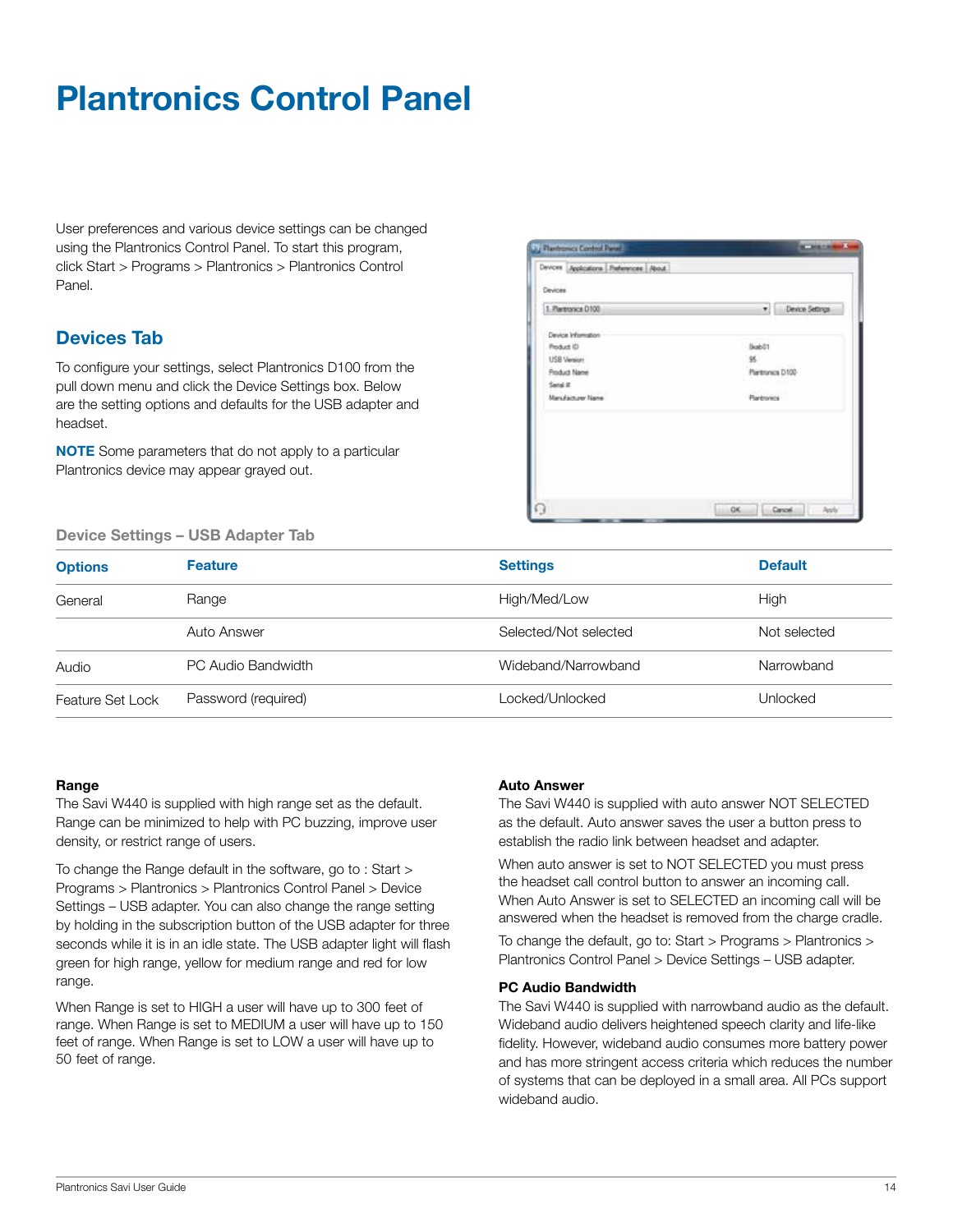To change the PC Audio Bandwidth default in the software, go to: Start > Programs > Plantronics > Plantronics Control Panel > Device Settings – USB adapter. You also can toggle between narrowband and wideband audio by doing a short press (less than one second) followed by a long press (more than three seconds) on the USB adapter subscription button while it is in an idle state. The USB adapter light will flash red for four seconds upon entering narrowband mode and flash green for four seconds upon entering wideband mode. When switching between narrowband and wideband audio, you must re-establish the audio link for the changes to take effect.

#### **Feature Set Lock**

See the Device Settings – Security Tab for more information.

**Device Settings – Headset Tab**

| <b>Options</b> | <b>Feature</b>      | <b>Settings</b>                    | <b>Default</b>           |
|----------------|---------------------|------------------------------------|--------------------------|
| General        | Mute Tone           | Standard/Low/Off                   | Off                      |
|                | Ringtone            | Sound 1/Sound 2/Sound 3            | Sound 2                  |
|                | PC Volume           | Standard/Low/Off                   | Standard                 |
|                | <b>System Tones</b> | Standard/Low/Off                   | Standard                 |
|                | Second Inbound Call | Ring Continuously/Ring Once/Ignore | <b>Ring Continuously</b> |

#### **Device Settings – Advanced Tab**

| <b>Options</b>   | <b>Feature</b>         | <b>Settings</b>       | <b>Default</b> |
|------------------|------------------------|-----------------------|----------------|
| Audio Protection | Anti-Startle           | Selected/Not selected | Not selected   |
|                  | G616*                  | Selected/Not selected | Not selected   |
|                  | Audio Limiting*        | 80 dB/85dB/Off        | Off            |
|                  | Hours on Phone Per Day | 2/4/6/8               | 8              |
| Feature Set Lock | Password (required)    | Locked/Unlocked       | Unlocked       |

\*The Audio and G616 Limiting features are supported in over-the-head mode only and are based on a typical headset and recommended acoustic coupling between the headset and the ear. Please see Headset setup for optimal wearing position.

#### **Anti-Startle**

Anti-startle provides advanced hearing protection against sudden loud sounds. When Anti-startle is SELECTED, the system identifies and eliminates sudden loud sounds and rapidly reduces them to a comfortable level. When Anti-startle is NOT SELECTED, the headset limits sound levels at 118 dBA to protect your hearing.

#### **G616**

G616 Acoustic Limiting provides additional hearing protection against acoustic shock. When G616 Acoustic Limiting is SELECTED, the system provides additional acoustic shock protection. Sound levels are limited to 102 dBA as recommended in the G616:2006 guideline issued by the Australian Communications Industry Forum (ACIF). When G616 Audio-Limiting is NOT SELECTED, the headset limits sound levels at 118 dBA to protect your hearing.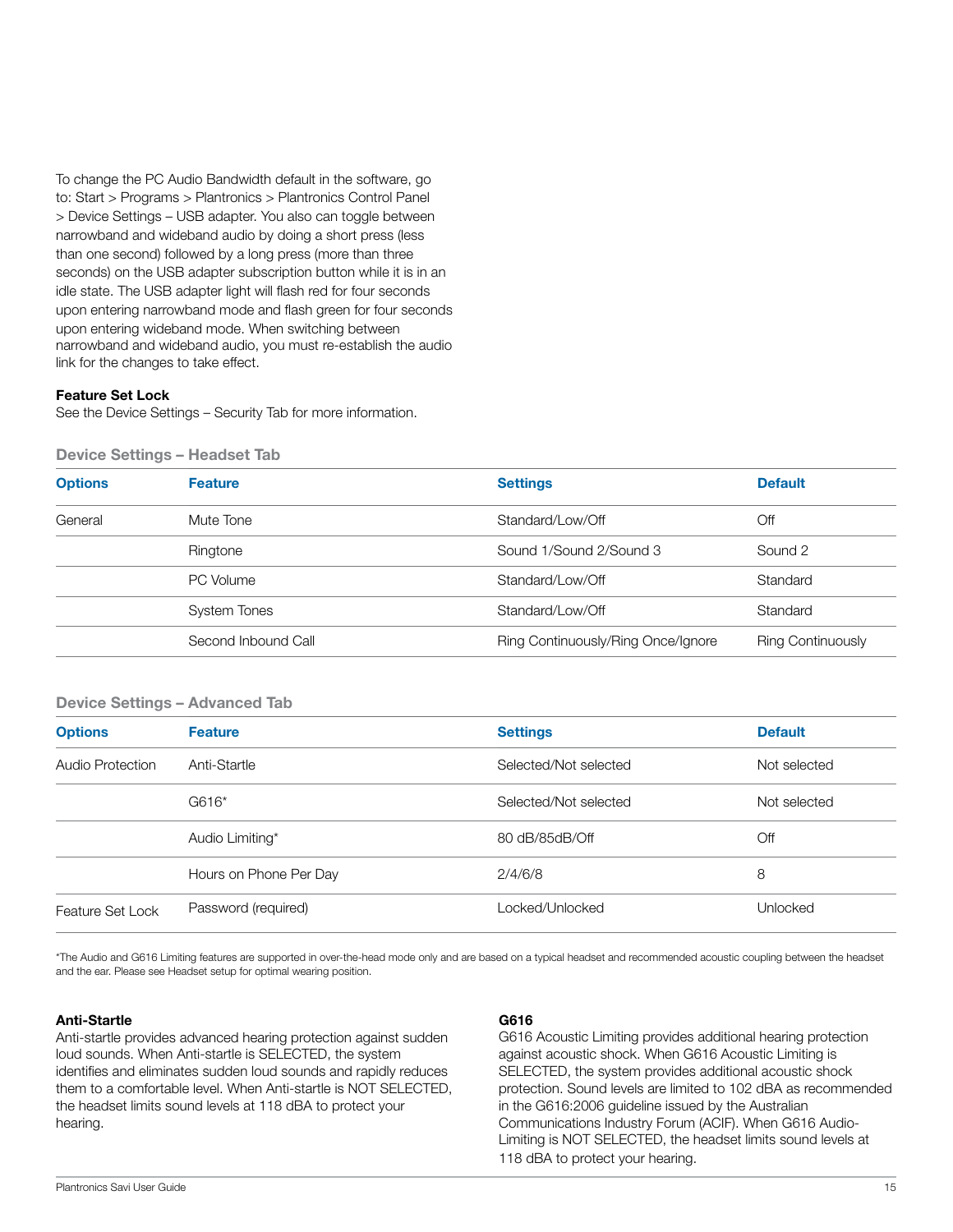#### **Audio Limiting**

Audio Limiting provides advanced hearing protection for daily noise exposure. When Audio-Limiting is SELECTED, the system monitors and controls sound to ensure audio levels do not exceed 80 dBA or 85 dBA (whichever is selected) specified by current and imminent EU legislation. When Audio-Limiting is set to NOT SELECTED, the headset limits sound levels at 118 dBA to protect your hearing.

#### **Feature Set Lock**

See the Device Settings – Security Tab for more information.

#### **Hours on Phone Per Day**

The default is 8 hours. If you change the setting to 2/4/6 hours, the system will adjust the audio limiting algorithm accordingly.

|  | <b>Device Settings - Security Tab</b> |  |  |  |
|--|---------------------------------------|--|--|--|
|--|---------------------------------------|--|--|--|

| <b>Options</b> | <b>Feature</b>                       | <b>Default</b> |
|----------------|--------------------------------------|----------------|
|                | Feature Set Lock Create new password | None           |
|                | Change password                      | None           |

#### **Feature Set Lock**

The Plantronics software allows the following device settings to be locked by the IT staff and prevent end users from changing them.

- Range
- Auto Answer
- PC Audio Bandwidth
- Audio Protection (Anti-Startle, G616, Audio Limiting and Hours on phone per day)

The ability to lock/unlock these settings requires a password. In order to lock/unlock any setting follow these steps:

#### 1 **Create a new password**

**From the Security screen, create and confirm your new password and press Set.** This will store the password directly in the device.

#### 2 **Lock/unlock a device setting**

From the USB Adaptor or Advanced screen, enter your password in Feature Set Lock, lock/unlock each feature as desired and click Apply.

#### **Change Your Password**

You can always change the old password to a new one in the Change Password section. You will only able to change a password if there is a previous password set in the device.

**NOTE** In case you forget your password, you will need to call your local Plantronics Technical Support for assistance.

## **Applications Tab**

The Applications Tab displays the status of Plantronics support for various applications such as softphones and media players. The status will only show as "enabled and running" for softphones and media players installed and running.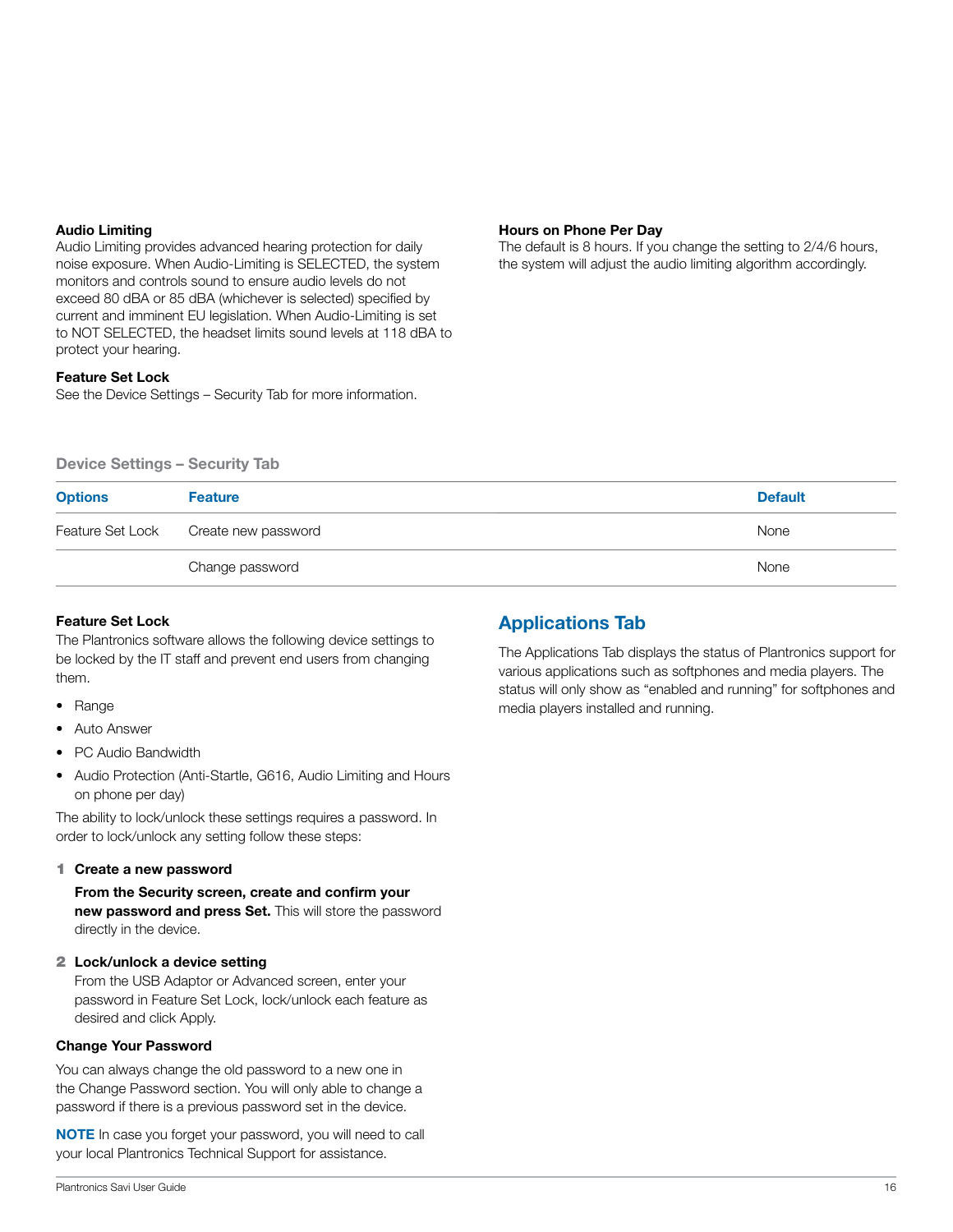#### **Preferences Tab**

The Preferences Tab allows you to set preferences for the media player as well as other general settings.

| <b>Options</b> | <b>Feature</b>                      | <b>Settings</b>                                                                  | <b>Default</b> |
|----------------|-------------------------------------|----------------------------------------------------------------------------------|----------------|
| Media Player   | Action to Media Player              |                                                                                  |                |
|                | - When a call begins                | Mute/pause/do nothing                                                            | Pause          |
|                | - When a call ends                  | Play/do nothing                                                                  | Play           |
| General        | Launch audio devices control panel  | (Provides a shortcut to the Windows Sounds and Audio Devices)<br>control panel.) |                |
|                | Ring Both Headset and PC            | Selected/Not selected                                                            | Not selected   |
|                | Microsoft OC/Lync Dial-tone Enabled | Selected/Not selected                                                            | Not selected   |
|                | Audio Sensing Enabled               | Selected/Not selected                                                            | Not selected   |
|                | Maintain Headset to PC Link         | Selected/Not selected                                                            | Not selected   |

#### **Ring Both Headset and PC**

This parameter gives you the option to have the PC ringtone played on both the headset as well as the PC speaker.

When this parameter is selected, the PC ringtone will be heard on both the PC speaker as well as the headset.

When this parameter is not selected, the PC ringtone will only be heard on either the headset or the PC speaker based on how the PC audio has been set up.

#### **Microsoft OC/Lync Dial-tone Enabled**

If this feature is selected, when a PC radio link is established, Microsoft OC/Lync will assume the user is trying to place a VoIP call and provide a dial tone.

If this feature is not selected, when a PC radio link is established, Microsoft OC/Lync will sit idle.

#### **Audio Sensing Enabled**

Audio Sensing is a special feature supported by Plantronics wireless devices that can detect an audio signal at the USB port and automatically establish a PC radio link between the USB adapter and wireless headset without the user having to press the PC call control button. If the parameter "Microsoft OC/Lync Dial-tone Enabled" is selected, then every time a PC radio link is established the Microsoft OC/Lync dial tone will be heard. However, the user may have pressed the PC call control button

to listen to music, etc., and does not want to hear the dial-tone. In this case, if the user selects the "Audio Sensing Enabled" parameter, the radio link will be established automatically when any PC audio is detected at the USB port, thus eliminating the need for the user to press the PC call control button.

#### **Maintain Headset to PC Link**

This parameter forces the radio link to the PC to stay active even after the call has ended. This can eliminate the need to re-establish the radio link when switching between PC audio applications.

## **About Tab**

The About Tab provides on-line access to this printable user guide and also includes Plantronics contact information. The current version of software and firmware currently running on your system is also shown here.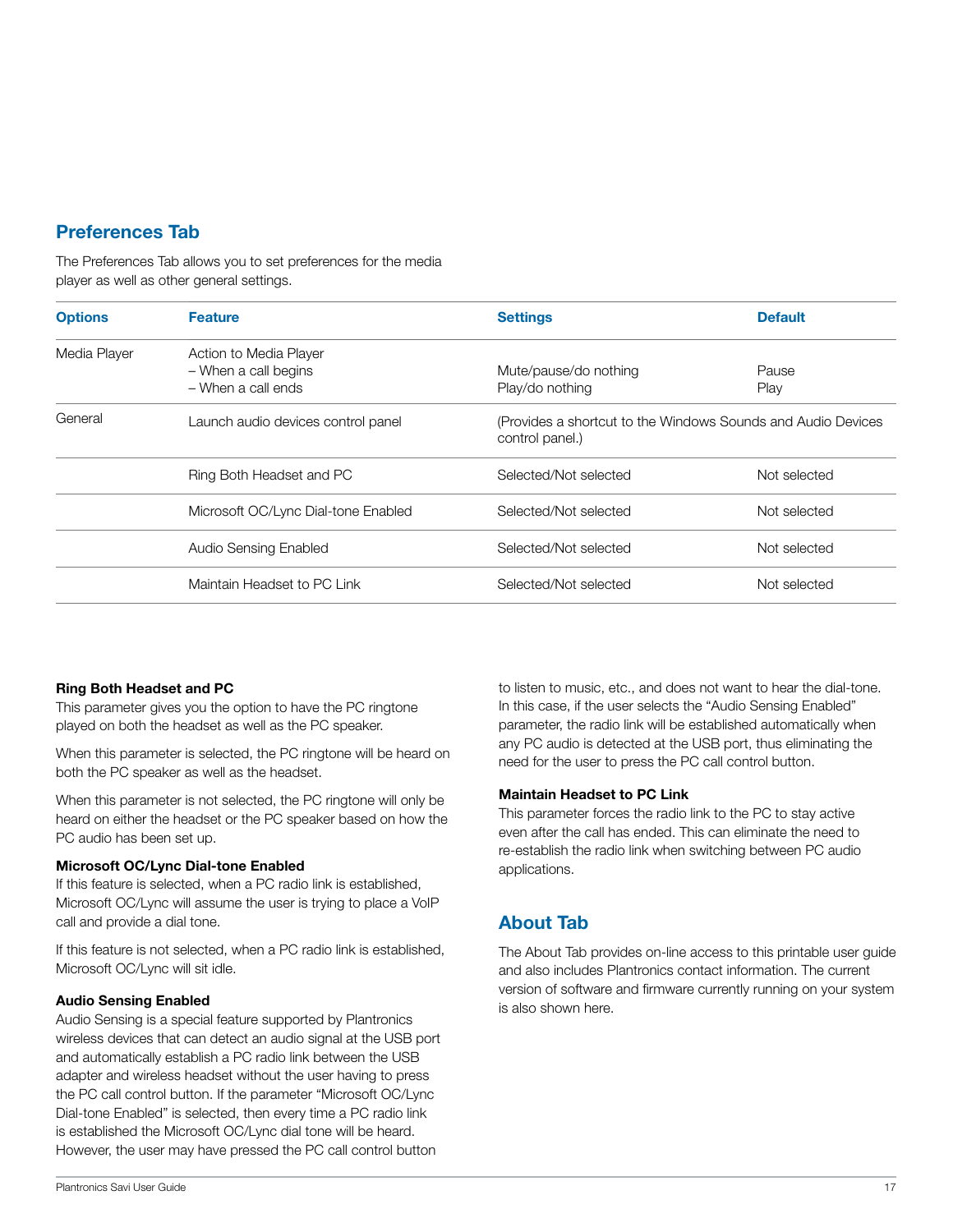## **8 Plantronics Update Manager**

All required software for Savi W440 can be remotely updated when updates are available. Start Plantronics Update Manager from Windows Start Programs menu to change settings such as automatic or manual check for updates.

### **Check for Updates Automatically**

By enabling this check box, you will activate a periodic automatic check for available software updates.

### **Check for Updates Now**

You can choose to check for available software updates at any time by clicking on the Check For Updates Now button in Update Manager. From the Start menu > Programs > Plantronics > Plantronics Update Manager.

#### **Install Checked Updates**

Following an **Automatic** or **Manual Check For Updates**, this field will be populated with any applicable software updates and the **Install Checked Updates** will begin installation.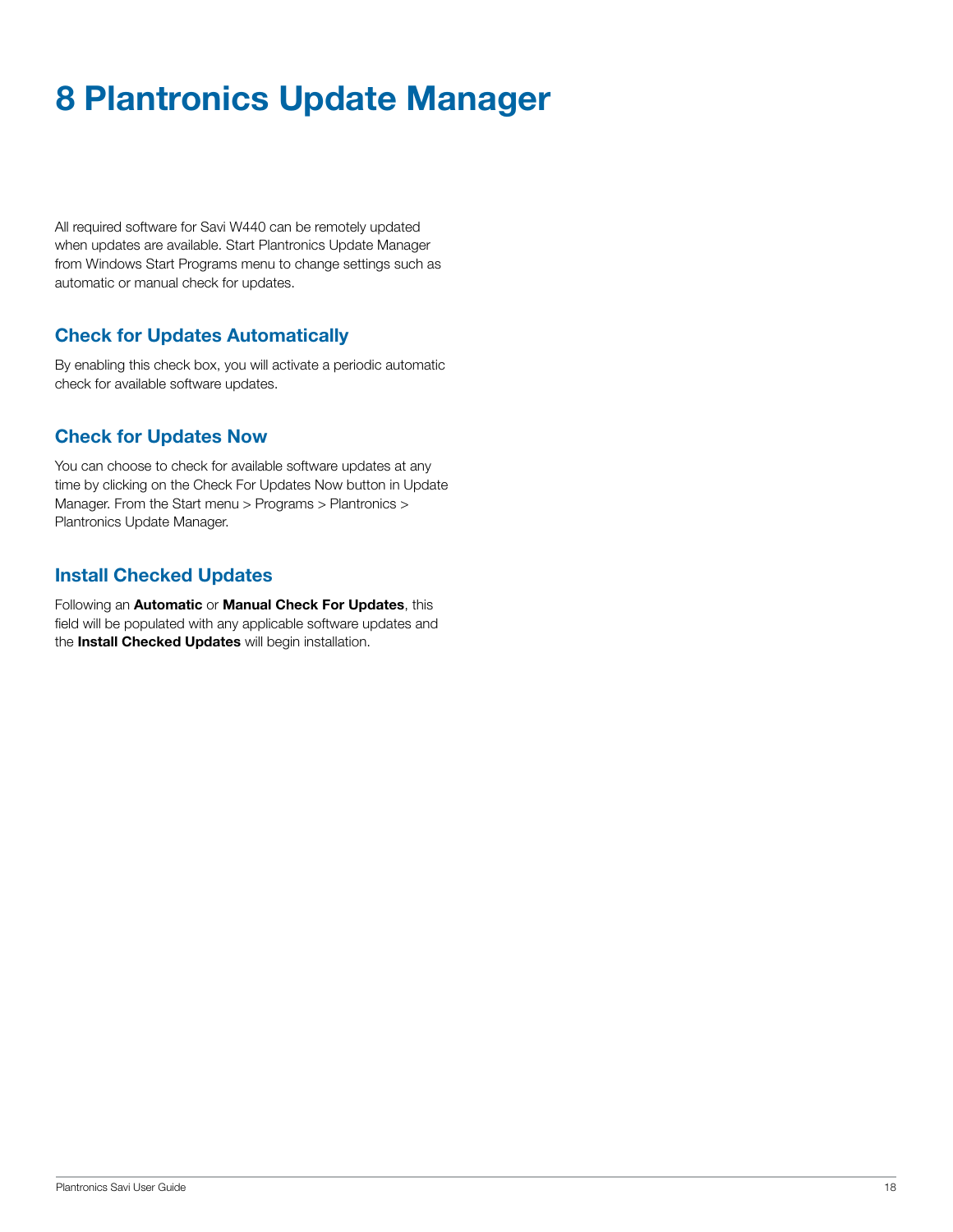## **9 Troubleshooting and Common Questions**

| My headset is unstable.                                                        | When you wear the headset, the microphone should rest as close to your cheek as possible<br>without touching. The microphone can be adjusted inward by the pivoting earpiece to optimise the<br>position of the headset. See Wearing the Headset. |
|--------------------------------------------------------------------------------|---------------------------------------------------------------------------------------------------------------------------------------------------------------------------------------------------------------------------------------------------|
| When I dial from my softphone<br>application, nothing happens.                 | Ensure your headset is charged.                                                                                                                                                                                                                   |
|                                                                                | Ensure your headset is subscribed to the USB adapter. See Subscribing a Headset.                                                                                                                                                                  |
|                                                                                | Ensure that the Plantronics software is installed. To download, visit plantronics.com/software.                                                                                                                                                   |
|                                                                                | Ensure that you are using a compatible softphone application. For a list of compatible softphones,<br>visit plantronics.com/software.                                                                                                             |
|                                                                                | If the Plantronics software is not installed and you do not have a compatible softphone, you must<br>first press the call control button and then use the softphone interface to place/answer/end calls.                                          |
|                                                                                | Ensure that the headset is the default sound device. The Plantronics control panel will launch the<br>sound devices control panel by going to Plantronics Control Panel > Preferences > General -<br>Launch Audio Devices Control Panel.          |
|                                                                                | Disconnect and re-connect the USB adapter. It will be solid red until it subscribes to the headset;<br>it will be solid green when successfully subscribed to the headset.                                                                        |
|                                                                                | Restart your computer.                                                                                                                                                                                                                            |
| Speaking and/or listening volume is                                            | Adjust headset listening volume with volume button.                                                                                                                                                                                               |
| too low or too high.                                                           | Adjust listening/speaking volumes in the computer's sound control panel/system preferences.                                                                                                                                                       |
|                                                                                | Adjust listening/speaking volumes in the softphone application.                                                                                                                                                                                   |
| The sound is distorted or I hear an                                            | Reduce speaking and/or listening volume on the computer using your softphone application.                                                                                                                                                         |
| echo in the headset.                                                           | Point microphone towards your chin.                                                                                                                                                                                                               |
|                                                                                | If the distortion is still present, lower the volume on the headset.                                                                                                                                                                              |
| I can no longer hear any audio                                                 | For Windows XP systems                                                                                                                                                                                                                            |
| through my PC Speakers.                                                        | • Refer to the "Audio" tab of the "Sounds and Audio Devices" option in your PC Control Panel.                                                                                                                                                     |
|                                                                                | • Under "Sound Playback", change the default setting from Savi Office to your PC speakers.<br>Click "OK" to confirm your change.                                                                                                                  |
|                                                                                | For Windows Vista systems                                                                                                                                                                                                                         |
|                                                                                | • Refer to the "Sound" option in your PC Control Panel.                                                                                                                                                                                           |
|                                                                                | • Under the "Playback" tab, change the default setting from "Speakers Savi Office" to your PC<br>speakers. Click "OK" to confirm your change.                                                                                                     |
|                                                                                | For Mac OS X                                                                                                                                                                                                                                      |
|                                                                                | • Choose Apple menu > System Preferences and click Sound.                                                                                                                                                                                         |
|                                                                                | • Click Output, and then select "Internal Speakers" or your speaker choice.                                                                                                                                                                       |
| Talk time performance is significantly<br>degraded even after a full recharge. | The replaceable battery is wearing out. Contact plantronics.com to purchase a new battery. Use<br>only the battery type supplied by Plantronics.                                                                                                  |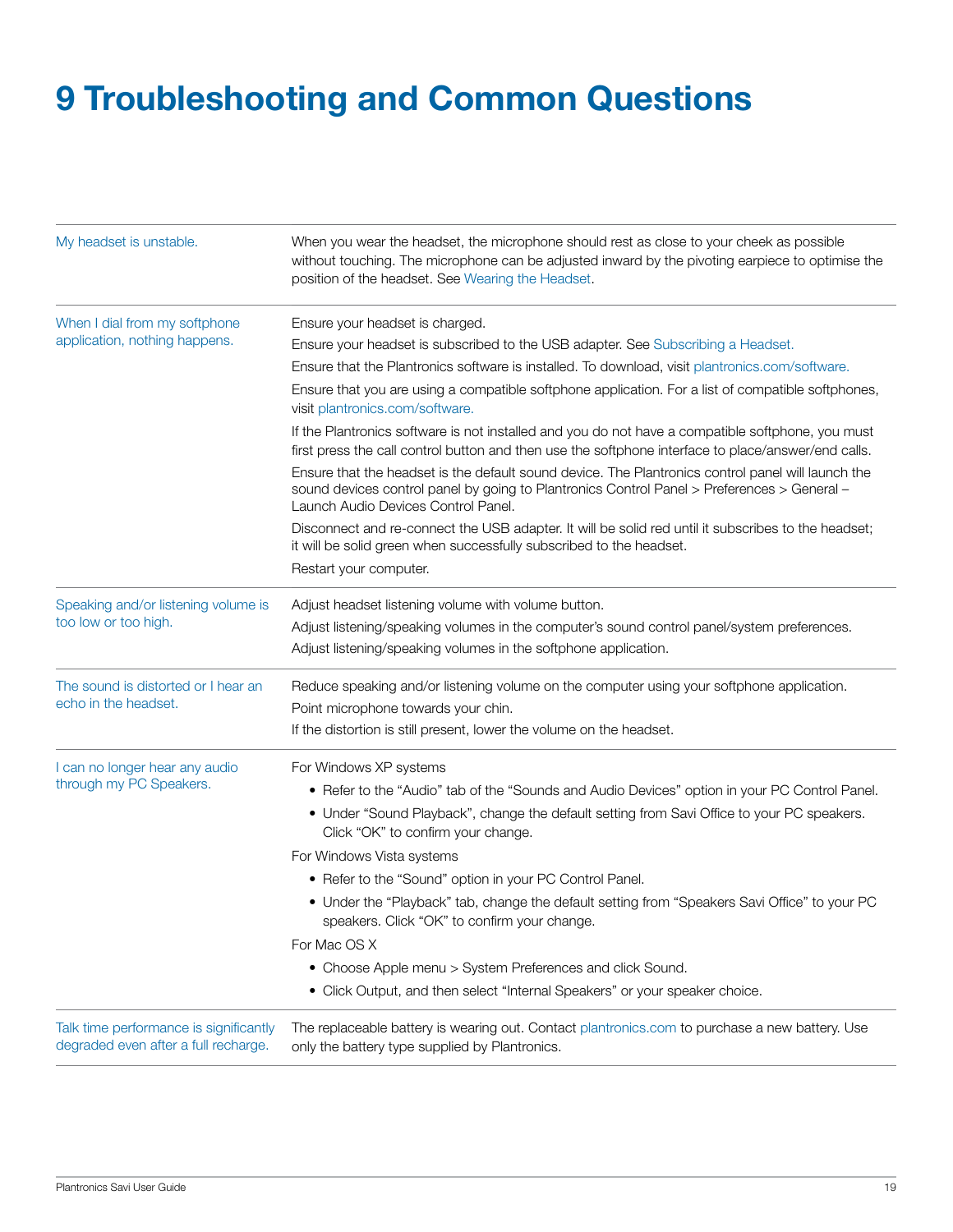## **10 Appendix**

## **Left Ear Headset/Savi System Button Functions**

This table shows the headset button functions when you are wearing the headset on the left ear.

| <b>Headset function</b>                 | <b>Type of Press</b>                                                                                                               | <b>Tones/Lights</b>                                                                |
|-----------------------------------------|------------------------------------------------------------------------------------------------------------------------------------|------------------------------------------------------------------------------------|
| Place, answer, or end calls             | Short press call control button                                                                                                    | 1 mid-tone<br>Headset flashes white<br>USB adapter flashes green when in use       |
| Increase volume                         | Short press volume down                                                                                                            | 1 tone with pitch increase                                                         |
| Decrease volume                         | Short press volume up                                                                                                              | 1 tone with pitch decrease                                                         |
| Flash between calls                     | While on a call, long press volume up or down (at least 1 <sup>1</sup> / <sub>2</sub> seconds)                                     | 1 mid-tone                                                                         |
| Mute/unmute headset                     | While on a call, press the volume/mute button in                                                                                   | USB: Flashes red                                                                   |
| Sleep/wake headset                      | To sleep: While idle, press call control button until flashes white twice<br>To wake: Press call control until flashes white twice | 2 white flashes                                                                    |
| Headset subscription mode               | 1. While idle, double press USB subscription button<br>2. While idle, press volume down until headset light is solid white         | USB: Flashes red and green<br>Headset: Solid white<br>Subscribed = USB solid green |
| Turns headset indicator light ON or OFF | While idle, press volume up until headset flashes white twice                                                                      | 2 white flashes                                                                    |
| Low battery warning                     |                                                                                                                                    | Idle: 1 low tone/15 secs<br>On call: 3 low tones                                   |
| Out of range                            |                                                                                                                                    | Idle: 1 tone plus 3 low tones<br>On call: 3 low tones                              |
| Back in range                           |                                                                                                                                    | On call: 1 mid-tone                                                                |

#### **USB function**

| Headset subscribed, no activity        |                                                                            | USB: Solid green                                                                                       |
|----------------------------------------|----------------------------------------------------------------------------|--------------------------------------------------------------------------------------------------------|
| Headset in talk mode                   |                                                                            | USB: Flashes green                                                                                     |
| Headset muted                          |                                                                            | USB: Flashes red                                                                                       |
| Incoming call                          |                                                                            | USB: Flashes red and yellow                                                                            |
| Headset not subscribed                 |                                                                            | USB: Solid red                                                                                         |
| USB adapter subscription               |                                                                            | USB: Flashes green and red                                                                             |
| USB adapter conference subscription    |                                                                            | USB: Flashes green and yellow                                                                          |
| Conference call with 1+ guest headsets |                                                                            | USB: Flashes yellow                                                                                    |
| Toggle between wideband/narrowband     | While in idle, short press USB ( $<$ 1 sec.) plus long press ( $>$ 3 sec.) | Narrowband = USB flashes red 4 sec.<br>Wideband = USB flashes green 4 sec.                             |
| Range setting                          | While in idle, press USB for three seconds                                 | High range = USB flashes green<br>Medium range $=$ USB flashes yellow<br>Low range $=$ USB flashes red |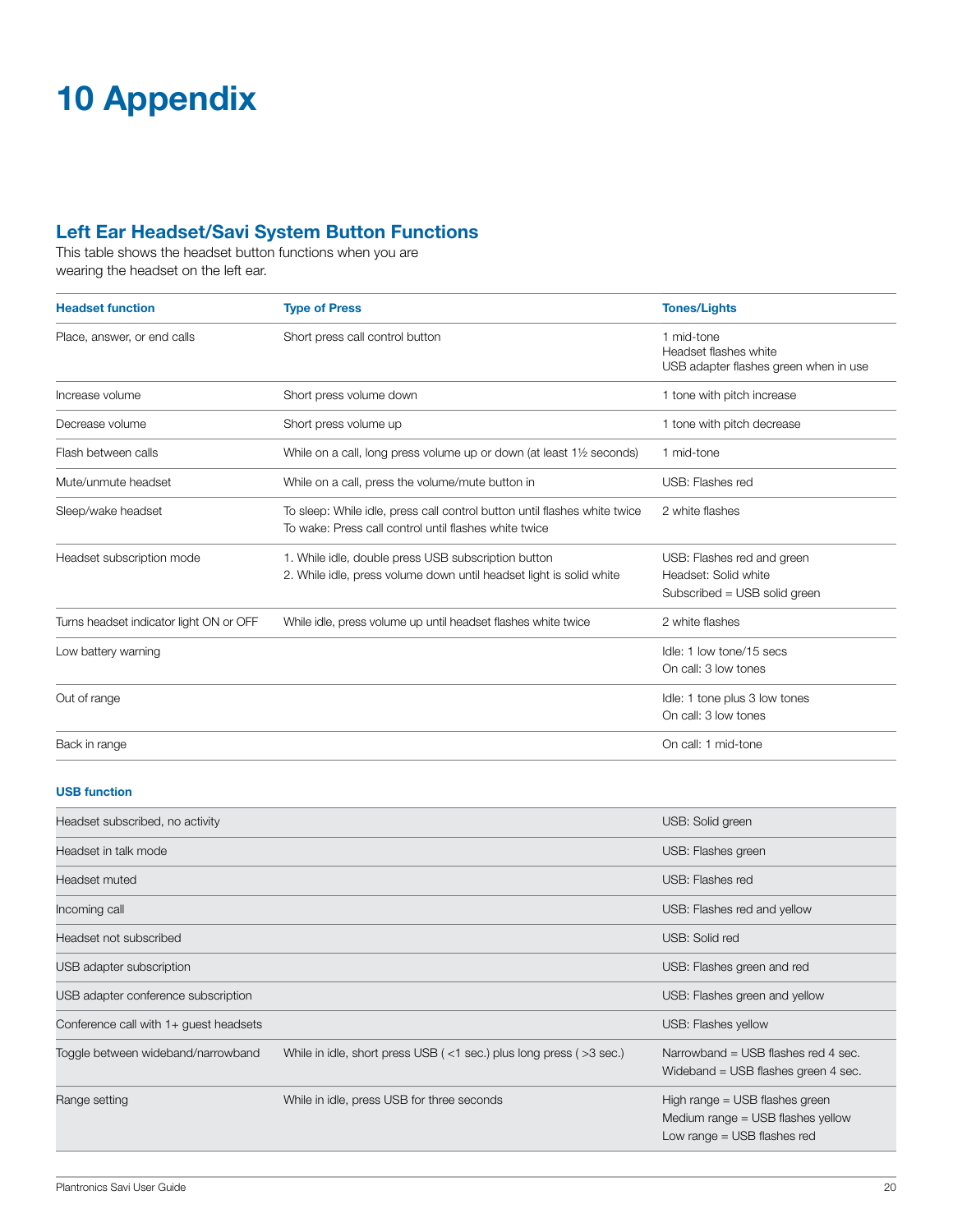#### **Right Ear Headset/Savi System Button Functions**

This table shows the headset button functions when you are wearing the headset on the right ear.

| <b>Headset function</b>                 | <b>Type of Press</b>                                                                                                               | <b>Tones/Lights</b>                                                                |
|-----------------------------------------|------------------------------------------------------------------------------------------------------------------------------------|------------------------------------------------------------------------------------|
| Place, answer, or end calls             | Short press call control button                                                                                                    | 1 mid-tone<br>Headset flashes white<br>USB adapter flashes green when in use       |
| Increase volume                         | Short press volume up                                                                                                              | 1 tone with pitch increase                                                         |
| Decrease volume                         | Short press volume down                                                                                                            | 1 tone with pitch decrease                                                         |
| Flash between calls                     | While on a call, long press volume up or down (at least 1 <sup>1</sup> / <sub>2</sub> seconds)                                     | 1 mid-tone                                                                         |
| Mute/unmute headset                     | While on a call, press the volume/mute button in                                                                                   | USB: Flashes red                                                                   |
| Sleep/wake headset                      | To sleep: While idle, press call control button until flashes white twice<br>To wake: Press call control until flashes white twice | 2 white flashes                                                                    |
| Headset subscription mode               | 1. While idle, double press USB subscription button<br>2. While idle, press volume down until headset light is solid white         | USB: Flashes red and green<br>Headset: Solid white<br>Subscribed = USB solid green |
| Turns headset indicator light ON or OFF | While idle, press volume down until headset flashes white twice                                                                    | 2 white flashes                                                                    |
| Low battery warning                     |                                                                                                                                    | Idle: 1 low tone/15 secs<br>On call: 3 low tones                                   |
| Out of range                            |                                                                                                                                    | Idle: 1 tone plus 3 low tones<br>On call: 3 low tones                              |
| Back in range                           |                                                                                                                                    | On call: 1 mid-tone                                                                |

#### **USB function**

| Headset subscribed, no actiivity       |                                                                            | USB: Solid green                                                                                         |
|----------------------------------------|----------------------------------------------------------------------------|----------------------------------------------------------------------------------------------------------|
| Headset in talk mode                   |                                                                            | USB: Flashes green                                                                                       |
| Headset muted                          |                                                                            | USB: Flashes red                                                                                         |
| Incoming call                          |                                                                            | USB: Flashes red and yellow                                                                              |
| Headset not subscribed                 |                                                                            | USB: Solid red                                                                                           |
| USB adapter subscription               |                                                                            | USB: Flashes green and red                                                                               |
| USB adapter conference subscription    |                                                                            | USB: Flashes green and yellow                                                                            |
| Conference call with 1+ guest headsets |                                                                            | USB: Flashes yellow                                                                                      |
| Toggle between wideband/narrowband     | While in idle, short press USB ( $<$ 1 sec.) plus long press ( $>$ 3 sec.) | Narrowband = USB flashes red 4 sec.<br>Wideband = USB flashes green 4 sec.                               |
| Range setting                          | While in idle, press USB for three seconds                                 | High range $=$ USB flashes green<br>Medium range $=$ USB flashes yellow<br>Low range $=$ USB flashes red |